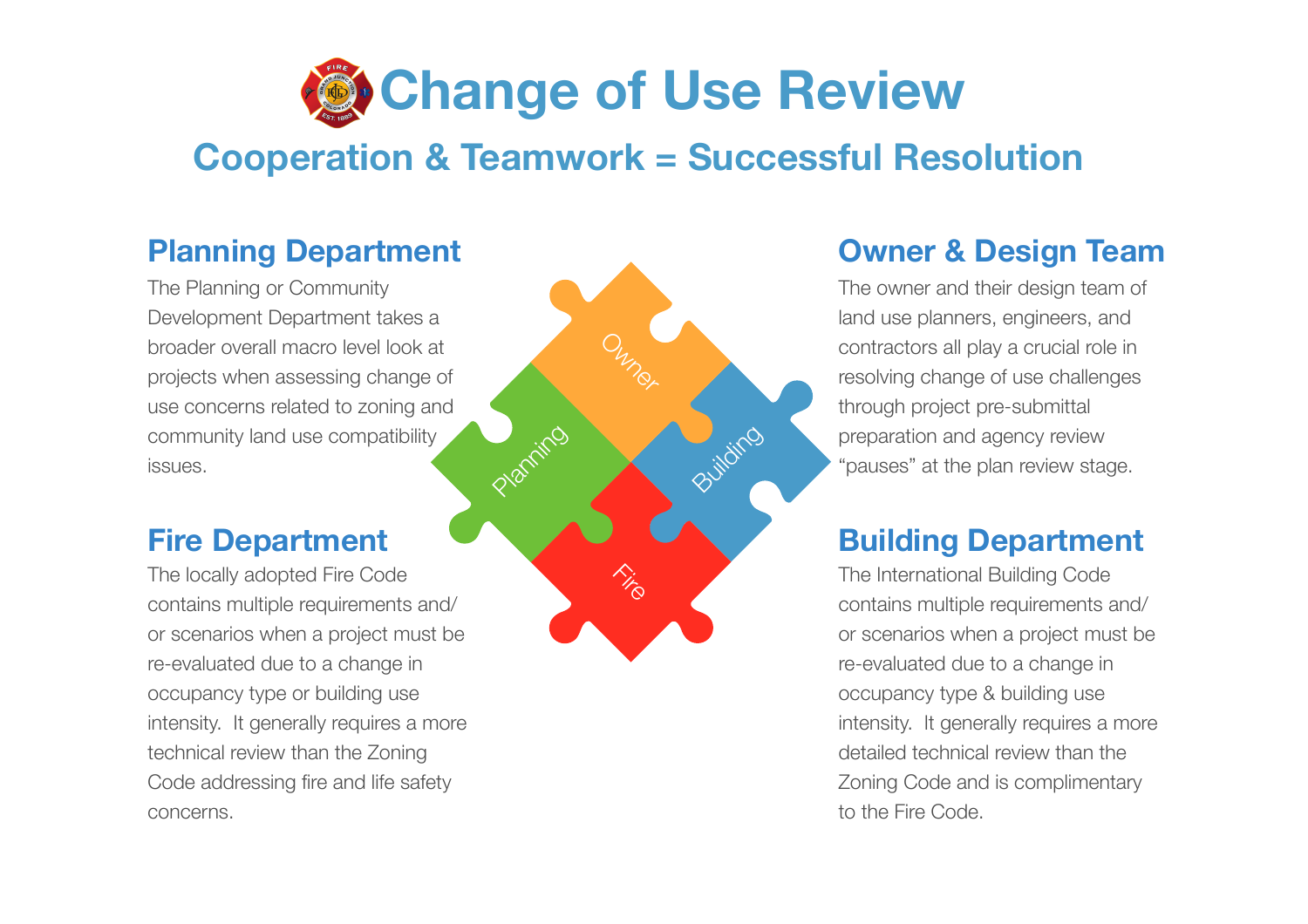

!

## **Fire Department Plan Review and Inspections**



Water Supply Needs (Fire Flow) and Fire Hydrants

> Fire Lanes, Roads and Emergency Access

Needed Fire Protection Systems

Hazardous Materials Use and Storage Mitigation

#### **Plan Review/Permits Construction Development Review Final Inspections**

Building Permit Clearance Fire Protection Systems Specialty Reviews:

High-pile combustible storage, flammable finishes, hazardous materials. emergency radio systems, clean agent systems, specialty safety systems, saw shops, industrial processes, etc.

General Field Inspections involving: General Construction Fire Sprinkler Systems Fire Alarm Systems Specialty Life Safety Systems Safety During Construction

Building Inspection/Walk-Thru Signage, Fire Extinguishers, etc. Fire Lane & Water Supply

Acceptance Testing of Fire Protection Systems

Elevators, HVAC, Storage Arraignments, HazMat Uses, Flammable Liquids, Emergency Radio, Specialty Safety Systems, etc.



!

**Warning: Change of Use Reviews May Be Necessary and Frequently Do Occur During the "Development Review" and Construction "Plan Review/Permits" Process.** *Fire and Building Code "Change of Use" Categories* differ greatly from zoning and are an overlay requirement geared towards technical construction. SEE FIRE CODE *CHANGE OF USE GUIDANCE SHEET. Although every effort is made to notify owners of potential change of use issues as early as possible, it is imperative that all projects be assessed by the owner's design team prior to submittal to lesson impacts and project delays.*



# Life Safety Inspections of Existing Buildings Program

**The final construction inspection and certificate of occupancy is not the last time building owners will see the Fire Department. The Fire Department is responsible for conducting fire and life safety inspections of all existing buildings in the jurisdiction on a regular schedule. A new review will be required to assess safety risks if "Change of Use" is discovered in the field.**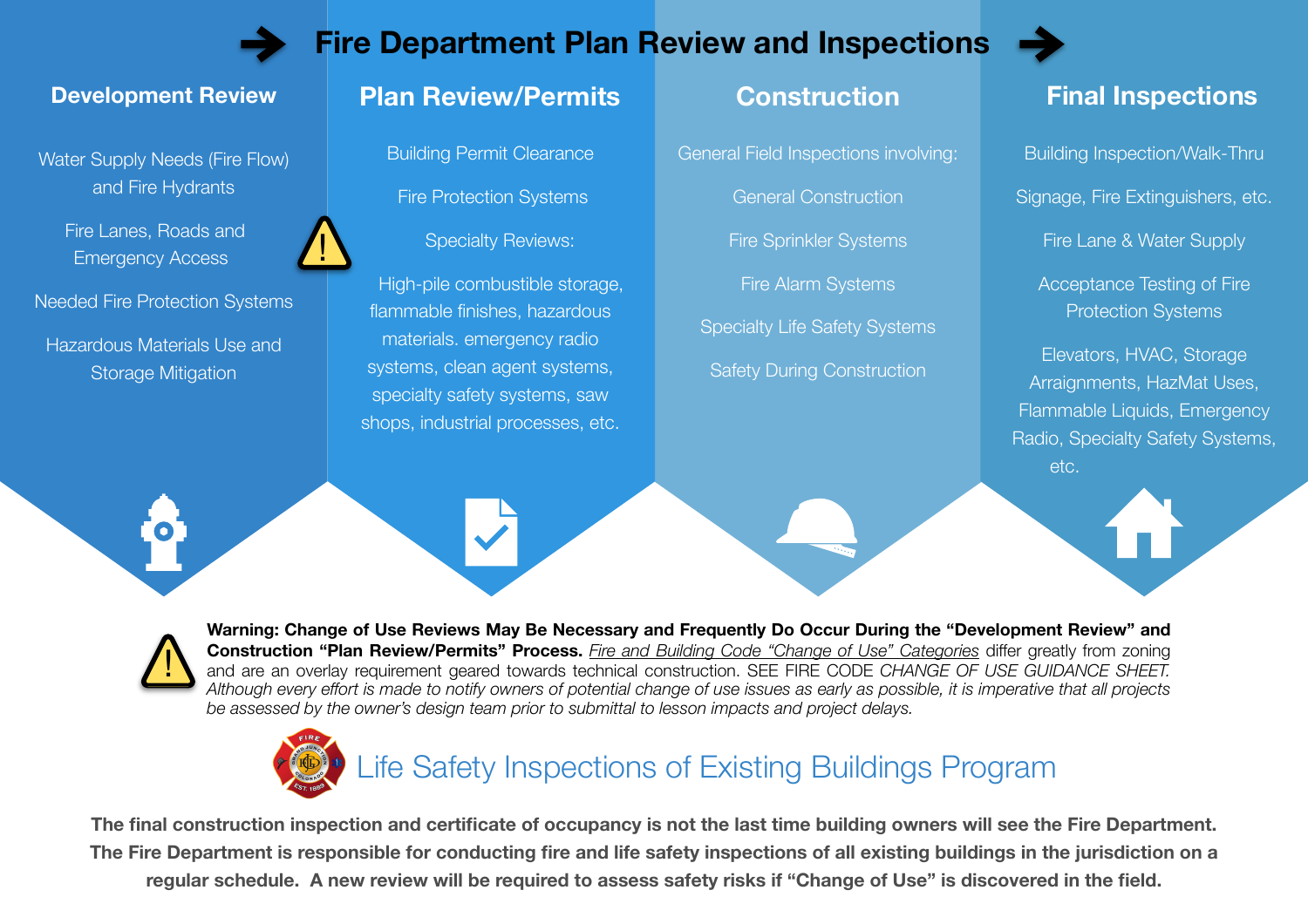# **Fire Code "Change of Use" Guidance** !

*There are three main ways a residential, business, commercial or industrial occupancy or building may be subject to a "Change of Use" review. The Land Use/Zoning code, Building Code and the Fire Code all contain provisions that require some form of compliance review. All play an important role in safety. The graphic below contains the primary ways the local Fire Code can initiate a change of use review.* **PROJECT PAUSE** - This may cause a minor pause in the development or permit process to evaluate the change, but is a necessary step in order to ensure the appropriate safety measures are incorporated into the design like proper emergency exits, needed fire protection systems, updated *storage configurations, hazardous materials reviews, additional specialty safety systems, fire walls, water supply, fire truck access, etc.*



# Common Change of Use Examples

T**he Fire Code address both a change of use from one type to another (occupancy) and a change in the level of use of an occupancy (intensity). Examples**: An Office Suite (B-Business) is changed into a Restaurant (A2-Assembly) **[Occupancy Change]**, A Retail Store (M-Mercantile) is changed to a Church (A3-Assembly) **[Occupancy Change]**, A storage Warehouse (S1/S2-Storage) is changed into a plant extraction Lab/Facility (F1- Factory) **[Occupancy Change]**; a storage warehouse increases rack heights over 12 feet high for combustible products **[Intensity Change]**, a storage warehouse changes their commodity type (i.e. boxes of paper products to flammable liquids) **[Intensity Change],** A typical restaurant changes to a night club **[Intensity Change]**, A factory adds specialized equipment (laboratory, saw shops equipment, industrial ovens, paint booth finishing, HazMat, etc.) **[Intensity Change].** Consulting your design team pre-submittal will help navigate these complex situations and lesson plan review times and project delays.



**A change of occupancy shall not be made unless the use or occupancy is made to comply with the requirements of this code and the International Existing Building Code.**